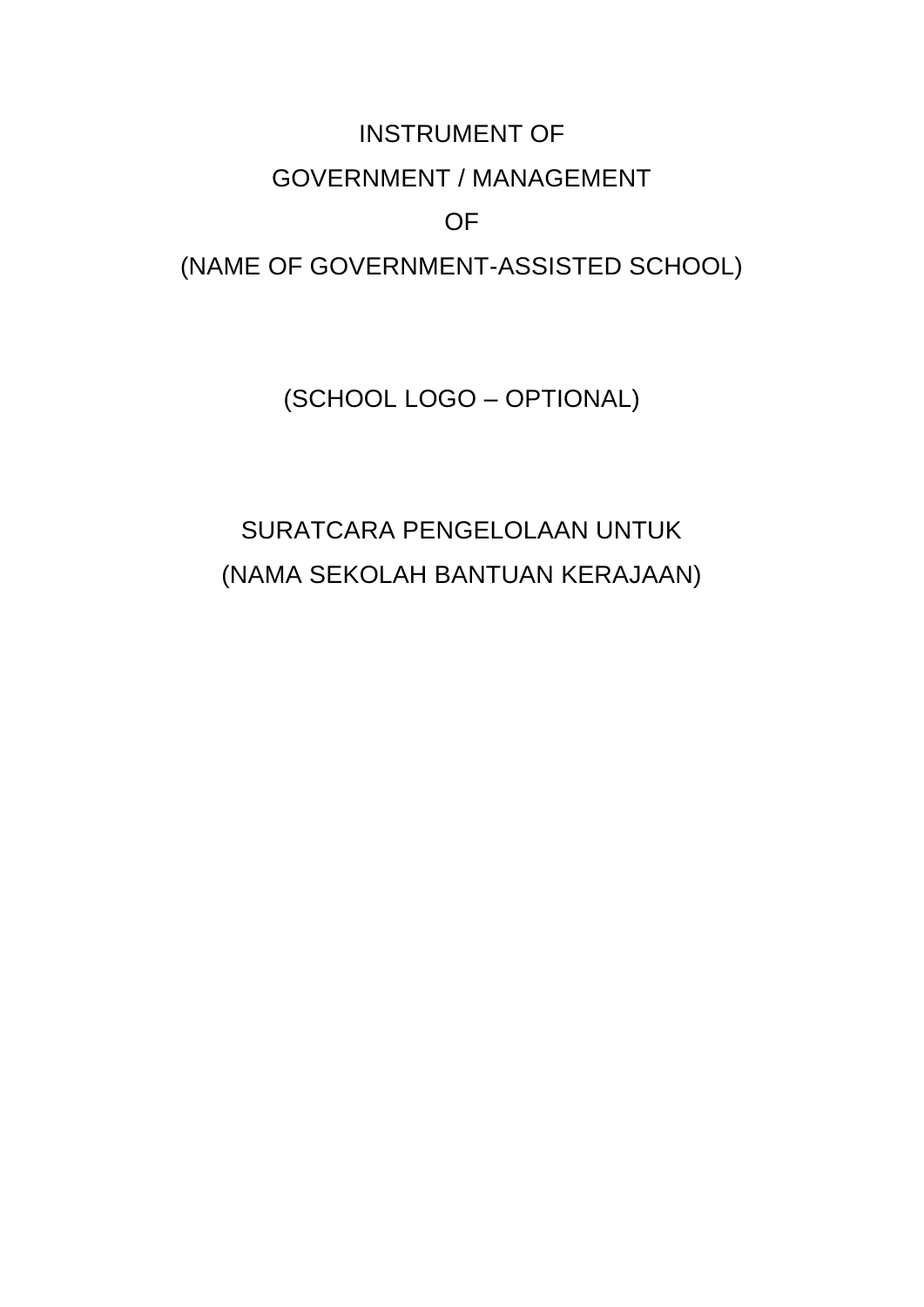# INSTRUMENT OF GOVERNMENT / MANAGEMENT OF GOVERNMENT ASSISTED SCHOOL

# **PART ONE -CONSTITUTION**

#### **MEMBERSHIP OF THE BOARD OF GOVERNORS/MANAGERS**

- 1. Under the provisions of Section 53(1) & (2) and Section 54(1) & (2) of the Education Act 1996 (hereinafter referred to as the ACT), and the Rules and Regulations made under the ACT, the Board of Governors/managers (hereinafter referred to as the BOARD) of (Name of School/Institution) (hereinafter referred to as the INSTITUTION) shall be constituted as follows:
	- 1.1 A Chairman who shall be appointed by the Managing Authority who is the owner (hereinafter referred to as the AUTHORITY).
	- 1.2. The AUTHORITY shall be represented by at least three (3) but not more than six (6) members who shall represent the interest of the AUTHORITY.
	- 1.3. Three (3) persons representing the former pupils of the INSTITUTION who will be appointed by the AUTHORITY; Provided that:
		- 1.3.1. Where there exists in the State/City in which the INSTITUTION is located an officially registered Old Boys'/Former Pupils' Association, the appointments shall be made from a list of not fewer than six (6) nominees submitted by the relevant Old Boys'/ Former Pupils' Association;
		- 1.3.2. Such nominations shall be made by, and from among members of the Old Boys'/Former Pupils' Associations who were former pupils of the INSTITUTION;
		- 1.3.3. If no such Old Boys'/Former Pupils' Association exists, or in the event of the absence of nominations from the Old Boys'/Former Pupils' Association, the AUTHORITY shall exercise its discretion and appoint the said representatives from among former pupils of the INSTITUTION;
		- 1.3.4. In the event that no former pupils are available, the AUTHORITY shall appoint former pupils of institutions under its jurisdiction;
		- 1 3.5 Persons appointed to represent the former pupils of the INSTITUTION shall have attained the age of twenty-one (21) years.
	- 1.4. Not more than three (3) representatives of the parents of current pupils of the INSTITUTION, who shall be appointed by the AUTHORITY from among a list of not fewer than six (6) nominees submitted by the Parent-Teacher Association of the INSTITUTION; Provided that: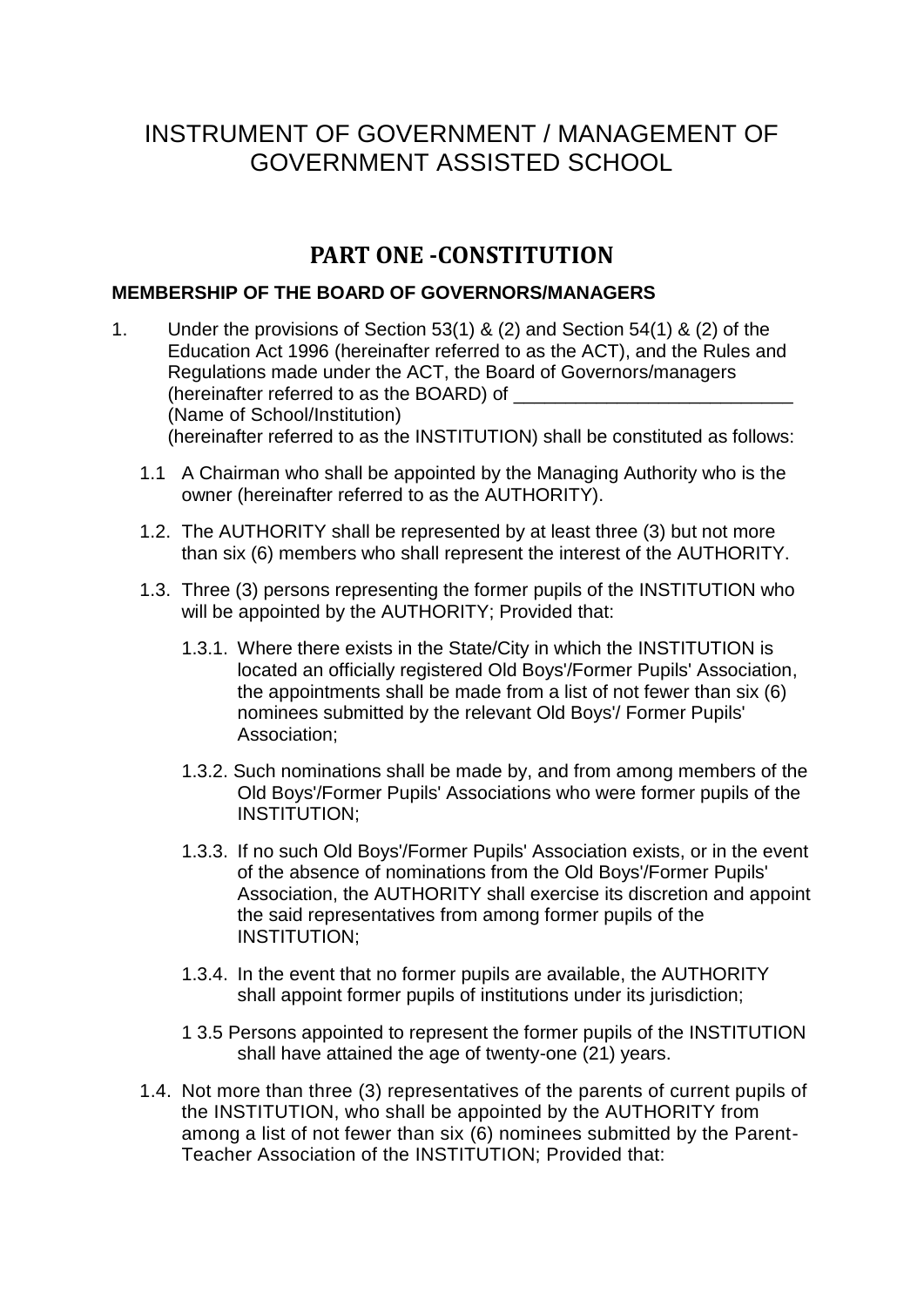- 1.4.1. Where the INSTITUTION has no officially constituted Parent-Teacher Association, the representatives shall be appointed by the AUTHORITY.
- 1.5. Three (3) members appointed by the Minister of Education, (wherever possible).
- 1.6. None of the following categories of persons shall be appointed members of the BOARD:
	- 1.6.1. Any member of the approved staff of the INSTITUTION, the sole exception being those who represent the Trustees of the AUTHORITY.
	- 1.6.2. Any officer of the Ministry of Education except those appointed under 1.5.
	- 1.6.3. Any person carrying on, or having a substantial interest in any business in the course of which food, equipment, or other materials are supplied to the INSTITUTION.

#### **PERIOD OF TENURE IN OFFICE**

- 2. Each member of the BOARD, including the Chairman, shall hold office for a period of three (3) years from the date of his/her appointment; provided that:
	- 2.1. When the BOARD is first constituted, the tenure of membership of all members, the sole exception being the Chairman who shall serve for a full three (3) year term, shall be determined by lot as follows:
		- 2.1.1. One-third of the members shall hold office for one (1) year only;
		- 2.1.2. One-third of the members shall hold office for two (2) years only;
		- 2.1.3. One-third of the members shall hold office for the full three (3) yearterm.
	- 2.2. Members of the BOARD may be reappointed to the BOARD upon the expiry of their respective terms of office.

#### **RESIGNATIONS**

- 2.3. The Chairman may resign by signifying in writing to the AUTHORITY his/ her intention to do so.
- 2 4 A member of the BOARD may resign by signifying in writing to the Chairman of the BOARD his/her intention to do so.

#### **FILLING VACANCIES ON THE BOARD**

2.5. Appointments to vacancies on the BOARD as a result of resignations or deaths of BOARD members shall be only for the duration of the unexpired portion of the term of the member who is being replaced.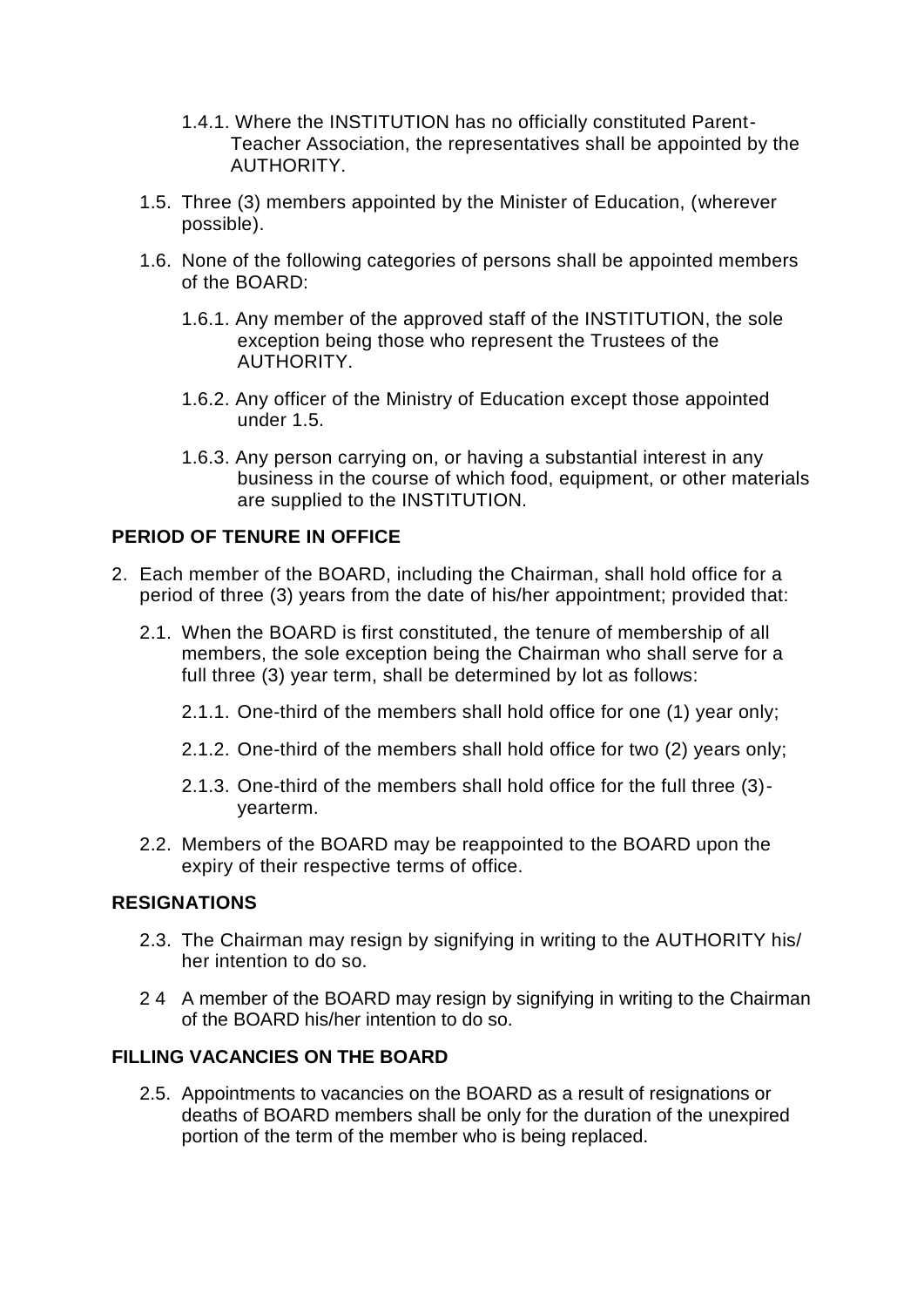2.5.1 Such appointments shall be made by the same AUTHORITY who made the original appointment.

#### **SECRETARY OF THE BOARD**

- 3. The Head Teacher of the INSTITUTION shall be the Secretary of the BOARD. He/she shall not, however, be a member of the BOARD.
	- 3.1 The Head Teacher shall, unless otherwise directed by the BOARD, attend all meetings of the BOARD for the purpose of advising it on matters pertaining to the INSTITUTION under his/herjurisdiction.
	- 3.2. The Head Teacher shall upon request of the BOARD make available to it at its meetings all relevant information he/she has knowledge of pertaining to the INSTITUTION.

#### **RESPONSIBILITIES OF THE BOARD**

- 4. The BOARD shall be collectively responsible for the proper government/ management of the INSTITUTION in accordance with the provisions of the ACT, and the Rules and Regulations made under the ACT, and the directives given, and provisions made in any other written law applicable hereto, and in accordance with the provisions of this Instrument of Government/Management (hereinafter referred to as INSTRUMENT) of the INSTITUTION.
	- 4.1 It shall observe all the conditions and limitations imposed on the INSTITUTION in connection with the payment of grant-in-aid, or any capital grants, which have been made pursuant to Part XI 124, 125 of the ACT.
	- 4.2 It shall administer all private funds derived from the canteen, bookshop, and a11 other sources derived from the use of the school property owned by the **AUTHORITY** 
		- 4.2 1 Such funds shall remain in the INSTITUTION to be used solely to help meet the costs of the proper maintenance and improvements in the INSTITUTION, and to promote the welfare of its students.
		- 4.2.2 The operation of these private funds shall be by the Secretary with the approval of the BOARD whose Chairman as well as one of the representatives of the Authority (1.2) shall also be signatories of the account set up especially to administer such private funds
	- 4.3. It shall provide a forum for, and service the welfare and general progress of the INSTITUTION;
	- 4.4. It shall assist and complement the efforts of the INSTITUTION in meeting the material requirements and needs of its pupils in the field of education;
	- 4.5. It shall promote the welfare of the teaching, and non-teaching staff of the INSTITUTION;
	- 4.6. It shall give support to the efforts of the teaching staff to improve the overall standard of education of the pupils of the INSTITUTION;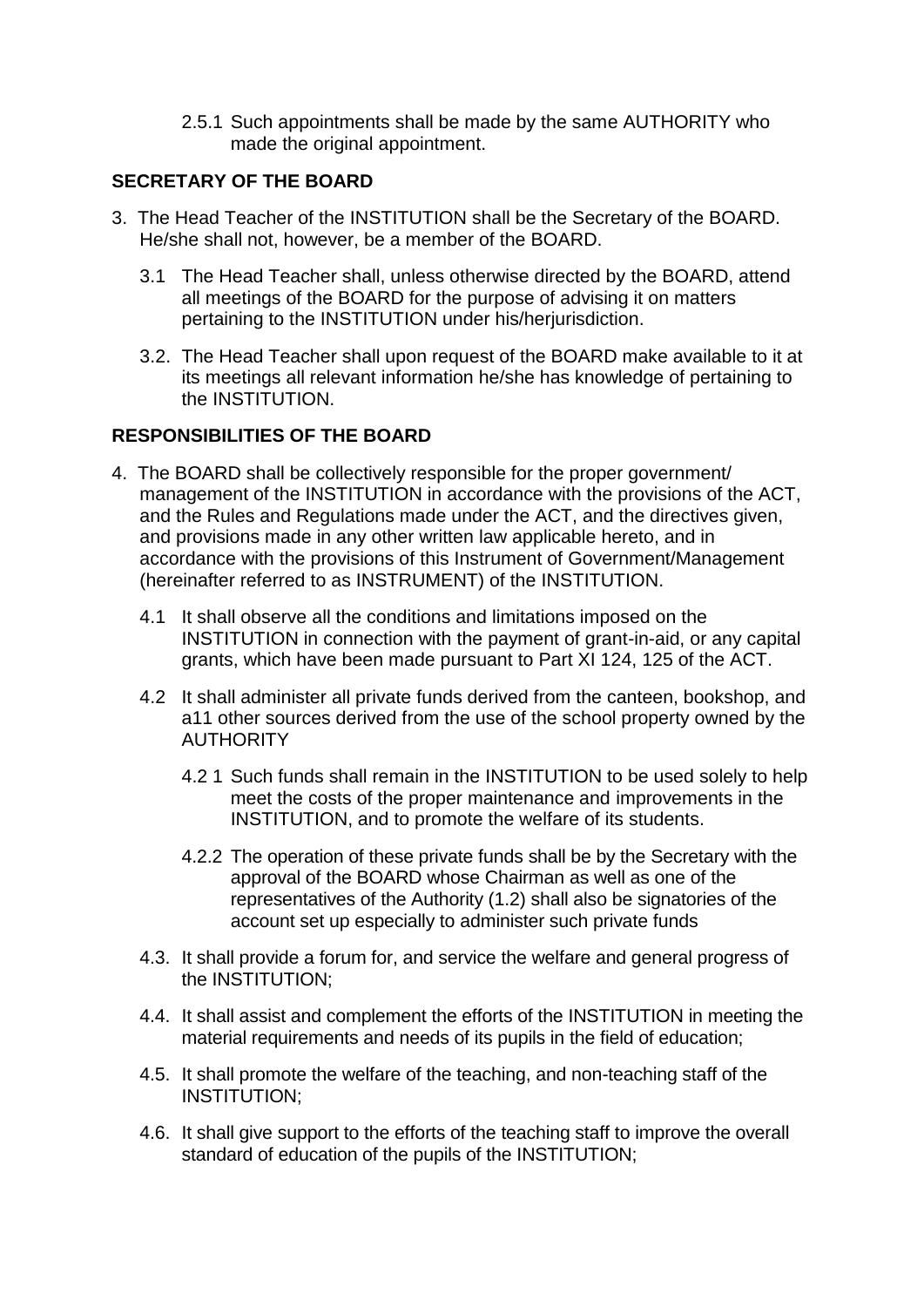- 4.7. It shall create an optimum school environment which shall promote the total human development of the pupils of the INSTITUTION in the spiritual, intellectual, emotional, social and physical dimensions.
- 4.8. Members of the BOARD shall not interfere directly in matters pertaining to the internal discipline/running of the INSTITUTION.
- 4.9. The BOARD shall not in any way, without the prior written approval of the AUTHORITY, alter the existing name, type, or essential character, of the INSTITUTION.

## **PART TWO - PROCEEDING OF BOARD MEETINGS**

#### **QUORUM**

- 5. The Quorum for a meeting of the BOARD shall be not less than one third of the total number of members as provided for in article 1 of this INSTRUMENT.
	- 5.1. In the absence of a quorum at any meeting of the BOARD, no business, other than that of adjourning the meeting, shall be transacted.

#### **ABSENTEES FROM BOARD MEETINGS**

6. Any member of the BOARD, the sole exception to this provision being the Chairman of the BOARD, who absents himself/herself from three consecutive meetings of the BOARD without having given prior notice to the BOARD, shall be deemed to have automatically ceased to be a member of the BOARD.

#### **VALIDITY OF PROCEEDINGS OF THE BOARD**

7. Proceedings of the BOARD shall not be invalidated by virtue of there being unfilled vacancies on the BOARD, or by any defect in the election, appointment or qualification of any particular BOARD member.

#### **VOTING AT BOARD MEETINGS**

8. All issues discussed at meetings of the BOARD shall be decided by a majority vote of members present.

8.1. !f there is an equal division of votes, the Chairman of the meeting shall have a second, or casting, vote, provided that he/she shall always in this instance vote in such a manner as to preserve the status duo.

#### **FREQUENCY OF MEETINGS OF THE BOARD**

- 9. The BOARD shall hold an ordinary meeting at least once in every four (4) months.
	- 9 1 Additional meetings of the BOARD may be called at such times as deemed necessary by the CHAIRMAN of the BOARD, or upon the written request of any five (5) members of the BOARD.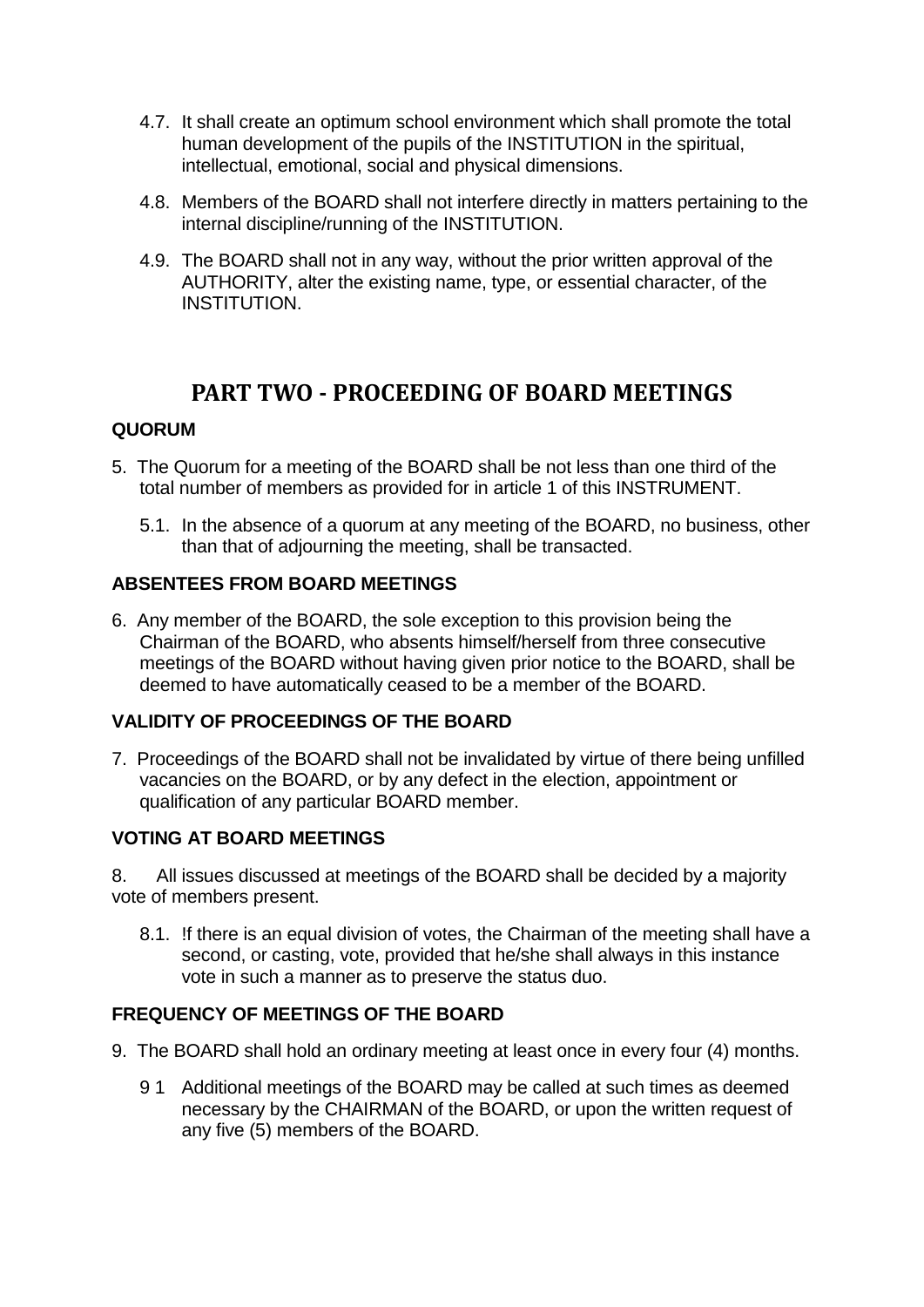9 2 Special meetings of the BOARD shall be called if required by either the AUTHORITY or the Registrar of Schools (hereinafter referred to a: s the REGISTRAR)

#### **ORDINARY MEETINGS**

10.Ordinary meetings of the BOARD shall be convened by the Secretary of the BOARD in consultation with the Chairman. The Secretary shall give each member of the BOARD not less than fourteen (14) days written notice of the meeting. Together with the notice for meeting he/she shall send to each BOARD member the agenda for the forthcoming meeting.

#### **ITEMS NOT INCLUDED IN THE AGENDA**

- 11.The BOARD shall take no decisions on matters not specifically included in the agenda of the meeting.
	- 11.1.The Chairman of the BOARD may, however, on grounds of urgency, allow discussion of topics not included in the agenda, but any decisions taken shall not be deemed binding unless they are confirmed at the next meeting of the BOARD.

#### **SECRET BALLOTING**

12.A secret ballot shall be taken at meetings of the BOARD if any BOARD member present so requests.

#### **MINUTES OF BOARD MEETINGS**

- 13. The minutes of all proceedings of the BOARD, shall be (a) recorded and kept (b) distributed to the members not later than 30 days after the meeting.
	- 13.1. Minutes of committees or subcommittees which the BOARD authorises to be established shall be recorded and kept. A copy shall be submitted to the Chairman and Secretary of the BOARD.

#### **CHAIRING BOARD MEETINGS**

- 14. The Chairman of the BOARD shall preside at all meetings of the BOARD.
	- 14.1 In the event that the Chairman is unable to attend a BOARD meeting he shall appoint a member of the BOARD to chair the meeting on his behalf.

#### **LANGUAGE**

15. Notices convening meetings of the BOARD, and all minutes maintained in accordance with Article 13 of this INSTRUMENT, shall be in Bahasa Malaysia and English, and the case a: f INSTITUTIONS using vernacular languages, in those languages as the case may be.

#### **COPIES TO THE REGISTRAR AND THE AUTHORITY**

16, A copy of every notice of meeting of the BOARD, and two (2) copies of the minutes of the proceedings thereof shall be sent to the AUTHORITY and to the REGISTRAR OF SCHOOLS.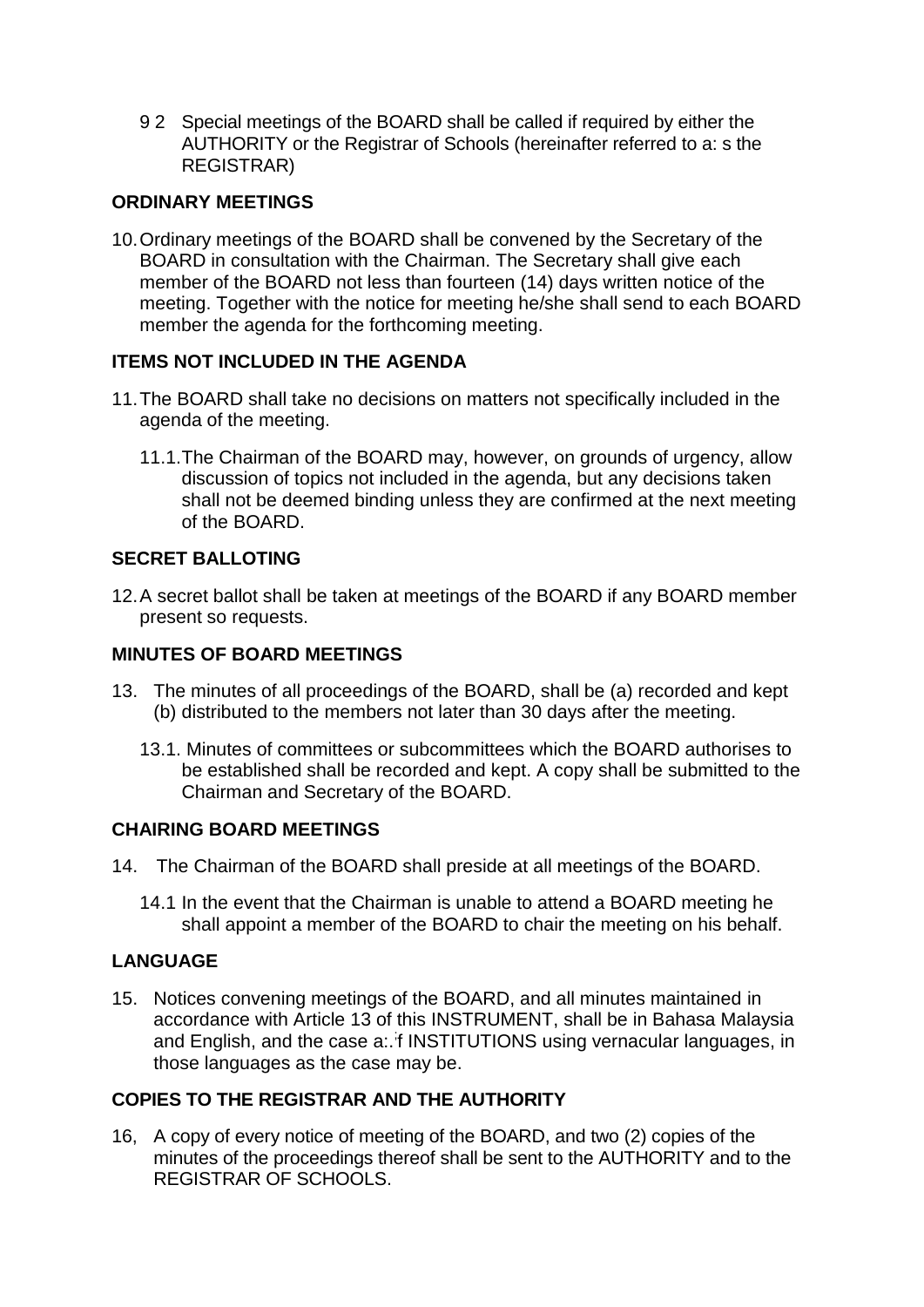#### **NON-BOARD MEMBERS ATTENDING BOARD MEETINGS**

- 17 The REGISTRAR OF SCHOOLS may attend and participate in any meeting of the BOARD, but shall not have the power to vote\_
- 18. The AUTHORITY, or its representatives, may attend and participate in any meeting of the BOARD, but shall not have the power to vote.

#### **PROCEDURAL RULES**

19. Subject to the provisions of this INSTRUMENT, and any Rules and Regulations at present in force, or made under the ACT, the BOARD may from time to time make such rules of procedure that it deems necessary.

## **PART THREE**

#### **THE APPOINTMENT OF HEAD TEACHER AND THAT OF DEPUTY HEAD TEACHER/ SENIOR ASSISTANT**

#### **THE PRINCIPLE OF MAXIMUM CONSULTATION**

- 20. In all matters pertaining to the appointment, and transfer, of the Head Teacher, and that of the Deputy Head Teacher/Senior Assistant, who are not members of the Archdiocese/Diocese/Congregation, the principle of maximum consultation shall always prevail between the AUTHORITY and the MINISTER.
	- 20.1.Not less than six months before the retirement of the Head Teacher the BOARD shall inform the AUTHORITY.

#### **PRESERVING THE ESSENTIAL IDENTITY OF THE INSTITUTION**

21 In all matters pertaining to the appointment of the Head Teacher and Deputy Head Teacher/Senior Assistant, the BOARD shall recommend the appointment of persons who will by word and example at all times actively foster and maintain the ideals and traditions which constitute the essential identity of the INSTITUTION.

## **PART FOUR - PROPERTY AND PREMISES**

#### **LEGAL TITLE**

22. The legal title of the land upon which the INSTITUTION stands remains vested in the name of the AUTHORITY.

#### **REPAIRS AND MAINTENANCE**

23. The BOARD shall ensure the proper maintenance of the buildings and grounds of the INSTITUTION, and for this purpose it shall regularly inspect the premises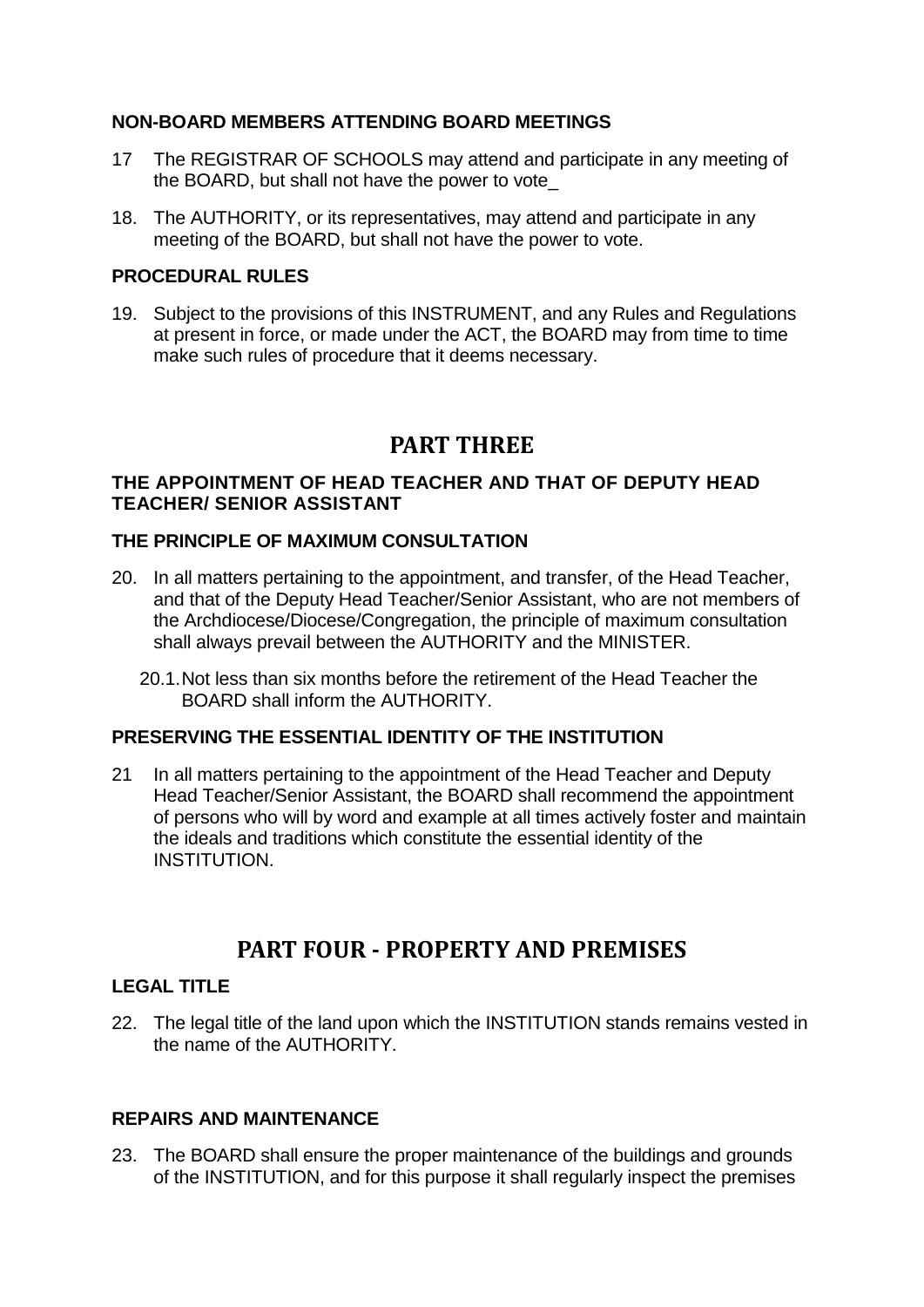of the INSTITUTION, and ensure that such repairs and maintenance that are deemed necessary are undertaken in accordance with the Rules and Regulations currently in force, or made under the ACT; Provided that:

- 24. All modifications, major repairs and extensions to existing property and premises shall not be undertaken without the written consent of the AUTHORITY.
	- 24.1.In all matters pertaining to modifications, major repairs and extensions to existing properties and premises, the AUTHORITY may refuse to consent to these if it deems these to be incompatible with the character, ideals, traditions and essential identity of the INSTITUTION.

#### **EDUCATIONAL BUILDINGS AND FACILITIES**

- 25. The BOARD shall be responsible only for those educational buildings and facilities located within the premises of the INSTITUTION which are listed in the Schedule of this INSTRUMENT.
	- 25.1. Any use, even of a temporary nature, by the INSTITUTION of other noneducational buildings and facilities, or any part thereof, must be governed by a legally binding agreement drawn up between the AUTHORITY and the BOARD.

#### **USE OF THE PREMISES OF THE INSTITUTION AFTER SCHOOL HOURS**

- 26. Subject to the provisions of any written law or regulations, the BOARD shall, with the agreement of the AUTHORITY, determine the use to which the premises of the INSTITUTION maybe put to outside designated school hours; Provided that
	- 26.1 The AUTHORITY, or any organization officially sponsored or recognised by it, which has been using the buildings facilities and equipment of the INSTITUTION before the date this INSTRUMENT came into force, shall continue to enjoy such use without limitation or restrictions.
	- 26.2 The AUTHORITY may refuse to allow the use of the premises of the INSTITUTION for any purpose which in its absolute discretion it deems as incompatible with the character. ideals, traditions and essential identity of the **INSTITUTION**
	- 26.3 For the purpose of this INSTRUMENT, the premises of the INSTITUTION is defined as those educational buildings and facilities listed in the Schedule of this INSTRUMENT.

## **PART FIVE**

#### **AMENDMENT OF INSTRUMENT OF GOVERNMENTIMANAGEMENT**

- 27. Amendments to this INSTRUMENT shall only be made in accordance with the following procedures:
	- 27.1 The amendments are made by resolution of the BOARD;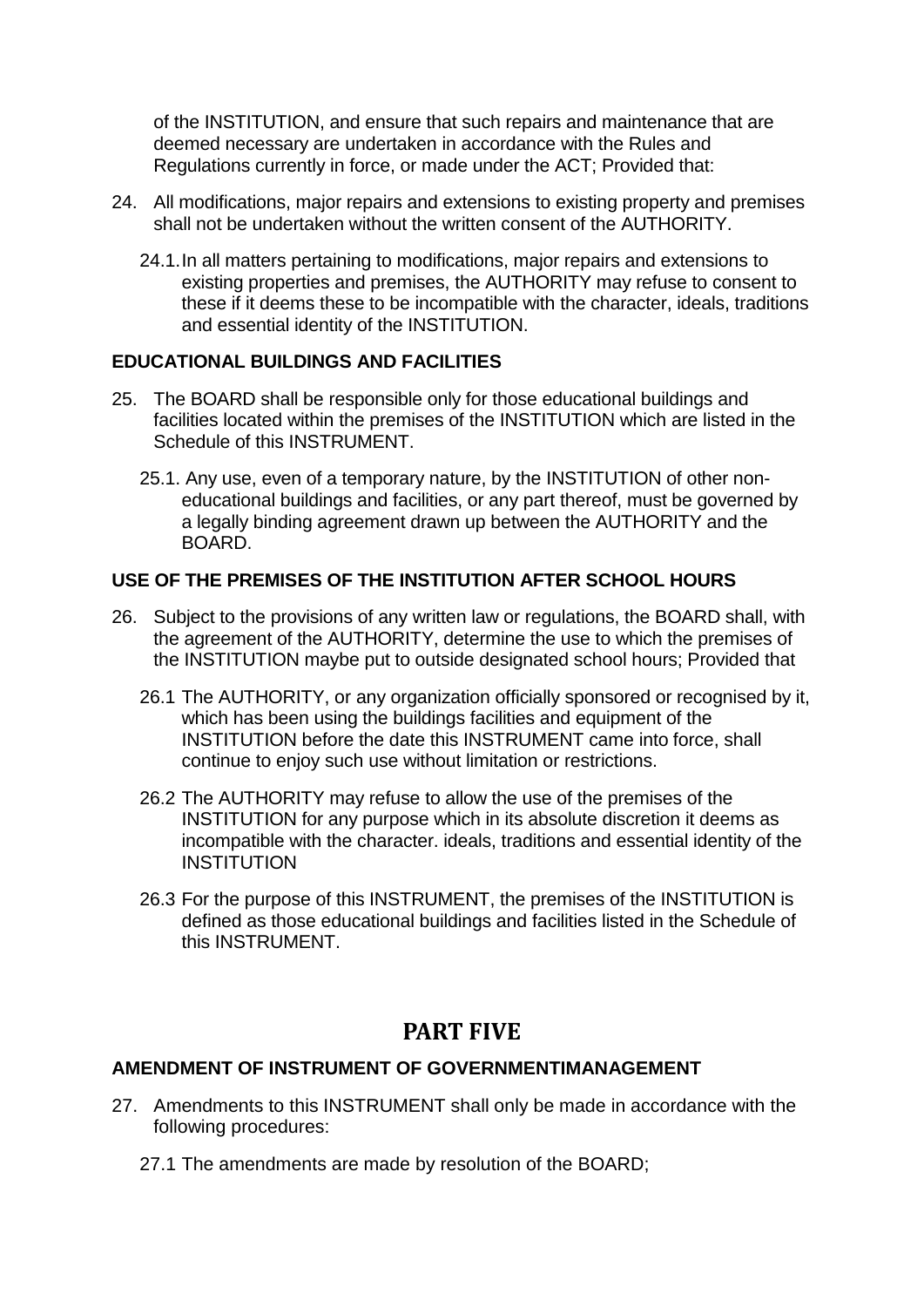- 27.2. Not less than three (3) months notice shall be given in writing to all parties concerned giving details of the proposed amendments, and the reasons for them;
- 27.3 The proposed amendments will be discussed and voted on at a meeting of the BOARD specially convened for this purpose;
- 27.4 The proposed amendments must be supported by not less than a vote of two-thirds of the total number of persons who constitute the membership of the BOARD as defined in Article 1 of this INSTRUMENT.
- 28. No amendments to this INSTRUMENT shall have any effect unless;
	- 28.1 It is first approved by the AUTHORITY.
	- 28.2.It is subsequently approved by the REGISTRAR.

…………………………. …………………………….

Chairman Date

Board of Governors/Managers

Approved by

MISSION AUTHORITY